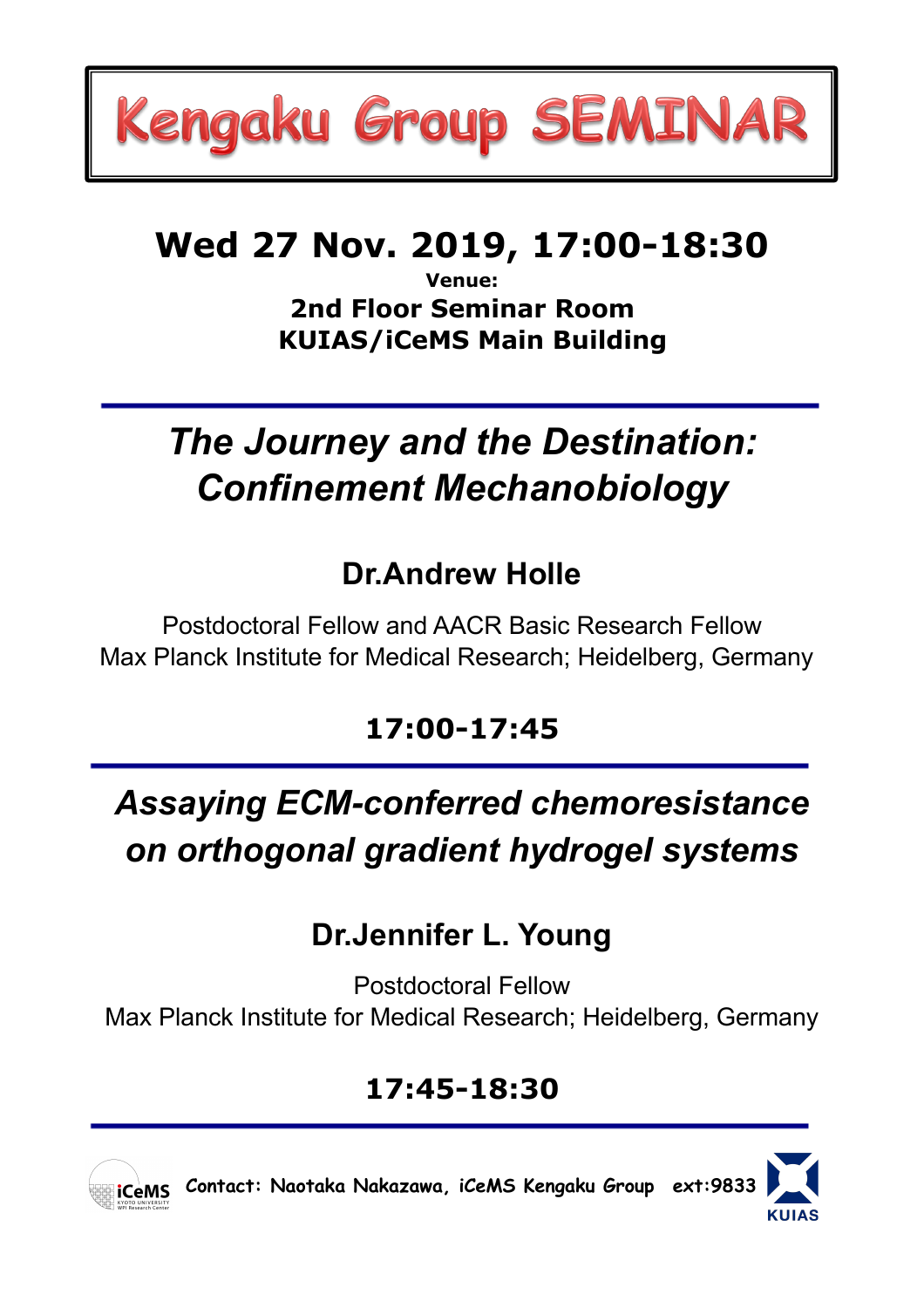#### **Abstract:**

#### **The Journey and the Destination: Confinement Mechanobiology**

Dr.Andrew Holle

Postdoctoral Fellow and AACR Basic Research Fellow Max Planck Institute for Medical Research; Heidelberg, Germany

The ability of cells to live under physical confinement and navigate through tight spaces has relevance in a wide variety of biological regimes, including homeostatic processes like stem cell migration or immune cell targeting and disease states like cancer or chronic inflammation. One method we use to investigate this process utilizes photolithography-generated microchannel arrays to present long, confining passages to cancer cells. We have identified distinct mesenchymal and amoeboid migration modalities in MDA-MB-231 breast cancer cells that are dependent on time, ligand composition, channel dimension, cytoskeletal activity, and intracellular signaling. The transition from mesenchymal to amoeboid modalities (MAT) was found to be a dynamic process that is driven initially by Rac1-induced protrusions and subsequently by ROCKdependent contractility. While the cytoskeletal response to confined spaces has been studied extensively, recent research into the role of the nucleus in confined migration has implicated nuclear biophysics in a number of confinement-dependent outcomes, including enhanced metastasis and cell death. We have investigated the expression of multiple nuclear reorganization proteins, including DNA damage repair (53BP1) and nuclear envelope repair (CHMP4B), and have found that in long microchannels, cells do not display the enhanced nuclear damage observed in 'pinch-point' constrictions. This suggests that cellular sensing of sustained confinement allows for cytoskeletal-nuclear adaptation. One such adaptation is dynamic changes in nuclear volume that accompany cell entrance into channels and are maintained in cells postpermeation, providing a form of 'migrational memory'. Using a panel of CRISPRmediated knockout cell lines, we have identified the Protein Kinase D isoform PKD1 as a crucial signaling protein required for nuclear adaptation and remodeling in response to a narrow, sustained confinement. Future investigations into confined migration in diverse cellular models, including stem cells and immune cells, will likely play an important role in the development of new tissue engineering strategies.